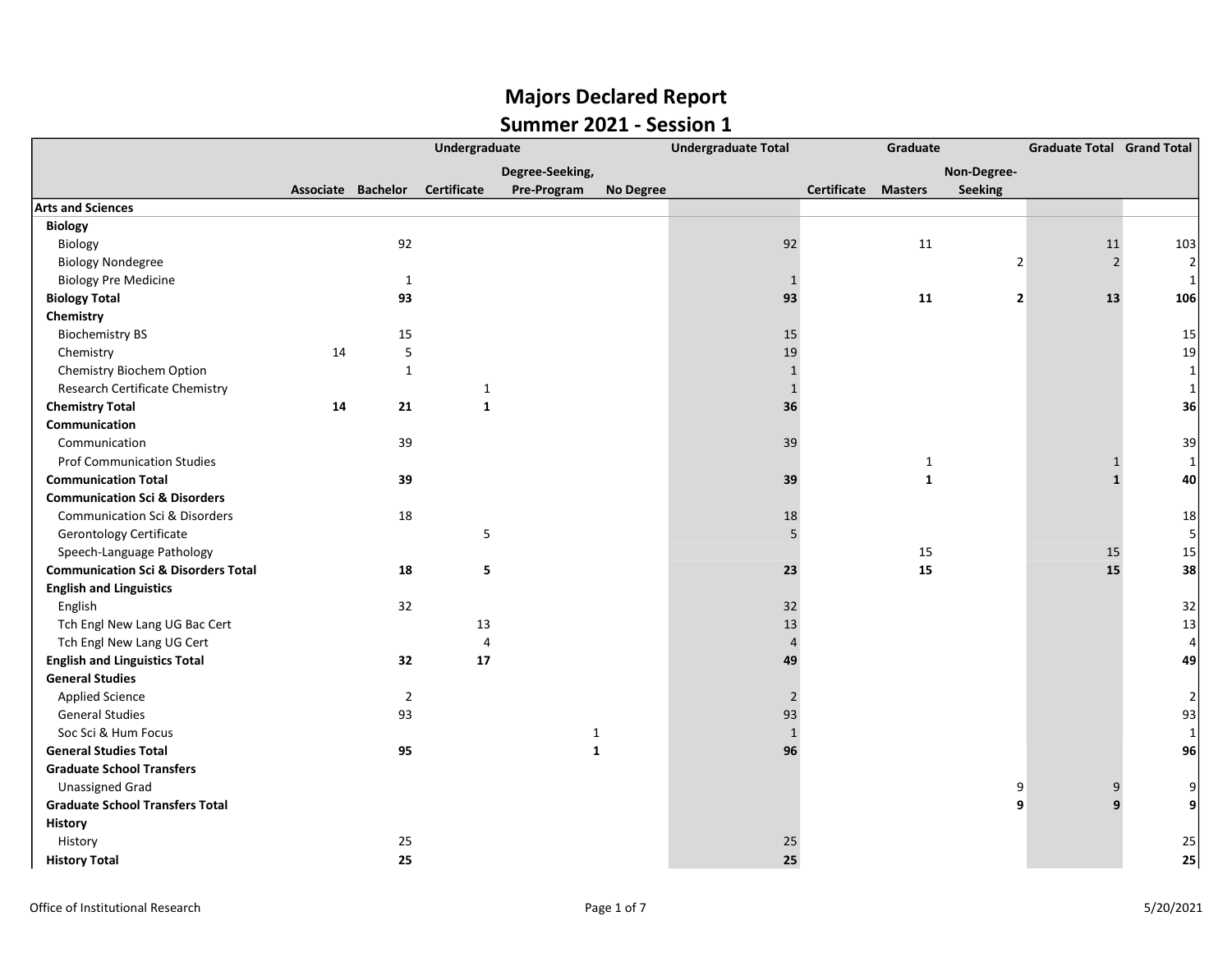### Majors Declared Report Summer 2021 - Session 1

|                                         |                    |                | Undergraduate      |                 |                  | <b>Undergraduate Total</b> |             | Graduate       |                | <b>Graduate Total Grand Total</b> |     |
|-----------------------------------------|--------------------|----------------|--------------------|-----------------|------------------|----------------------------|-------------|----------------|----------------|-----------------------------------|-----|
|                                         |                    |                |                    | Degree-Seeking, |                  |                            |             |                | Non-Degree-    |                                   |     |
|                                         | Associate Bachelor |                | <b>Certificate</b> | Pre-Program     | <b>No Degree</b> |                            | Certificate | <b>Masters</b> | <b>Seeking</b> |                                   |     |
| <b>Interdisciplinary Studies</b>        |                    |                |                    |                 |                  |                            |             |                |                |                                   |     |
| Intl Studies Certificate                |                    |                | 3                  |                 |                  |                            |             |                |                |                                   |     |
| Peace Conflct Stud Certificate          |                    |                |                    |                 |                  |                            |             |                |                |                                   |     |
| <b>Interdisciplinary Studies Total</b>  |                    |                | $\overline{7}$     |                 |                  |                            |             |                |                |                                   |     |
| Intl Language and Cul Studies           |                    |                |                    |                 |                  |                            |             |                |                |                                   |     |
| Spanish                                 |                    | 5              |                    |                 |                  |                            |             |                |                |                                   |     |
| Intl Language and Cul Studies Total     |                    | 5              |                    |                 |                  |                            |             |                |                |                                   |     |
| <b>Mathematical Sciences</b>            |                    |                |                    |                 |                  |                            |             |                |                |                                   |     |
| <b>Actuarial Science</b>                |                    | 8              |                    |                 |                  |                            |             |                |                |                                   |     |
| <b>Applied Statistics</b>               |                    |                |                    |                 |                  |                            | 3           |                |                | 3                                 |     |
| Data Science & Applied Stats            |                    | 7              |                    |                 |                  | 7                          |             |                |                |                                   |     |
| Mathematics                             |                    | 18             |                    |                 |                  | 18                         |             | 13             |                | 13                                | 31  |
| <b>Mathematical Sciences Total</b>      |                    | 33             |                    |                 |                  | 33                         | 3           | 13             |                | 16                                | 49  |
| <b>Physics</b>                          |                    |                |                    |                 |                  |                            |             |                |                |                                   |     |
| Physics                                 |                    | 16             |                    |                 |                  | 16                         |             |                |                |                                   | 16  |
| <b>Physics Total</b>                    |                    | 16             |                    |                 |                  | 16                         |             |                |                |                                   | 16  |
| <b>Political Science</b>                |                    |                |                    |                 |                  |                            |             |                |                |                                   |     |
| Civic Ed & Pub Adv Certificate          |                    |                | $\mathbf{1}$       |                 |                  | $\mathbf{1}$               |             |                |                |                                   |     |
| Economics                               |                    | 12             |                    |                 |                  | 12                         |             |                |                |                                   | 12  |
| <b>Political Science</b>                |                    | 13             |                    |                 |                  | 13                         |             |                |                |                                   | 13  |
| <b>Women's Studies</b>                  |                    | $\overline{4}$ |                    |                 |                  | $\overline{4}$             |             |                |                |                                   | 4   |
| <b>Political Science Total</b>          |                    | 29             | 1                  |                 |                  | 30                         |             |                |                |                                   | 30  |
| Psychology                              |                    |                |                    |                 |                  |                            |             |                |                |                                   |     |
| <b>Behavior Analysis Cert</b>           |                    |                | -1                 |                 |                  | $\mathbf{1}$               |             |                |                |                                   |     |
| Death Education                         |                    |                | 1                  |                 |                  | $\mathbf{1}$               |             |                |                |                                   |     |
| Psychology                              |                    | 74             |                    |                 |                  | 74                         |             |                |                |                                   | 74  |
| <b>Psychology Total</b>                 |                    | 74             | $\overline{2}$     |                 |                  | 76                         |             |                |                |                                   | 76  |
| <b>Sociology and Anthropology</b>       |                    |                |                    |                 |                  |                            |             |                |                |                                   |     |
| Anthropology                            |                    | 10             |                    |                 |                  | 10                         |             |                |                |                                   | 10  |
| Sociology                               |                    | 9              |                    |                 |                  | 9                          |             |                |                |                                   | q   |
| <b>Sociology and Anthropology Total</b> |                    | 19             |                    |                 |                  | 19                         |             |                |                |                                   | 19  |
| <b>Arts and Sciences Total</b>          | 14                 | 499            | 33                 | $\mathbf{1}$    |                  | 547                        | 3           | 40             | 11             | 54                                | 601 |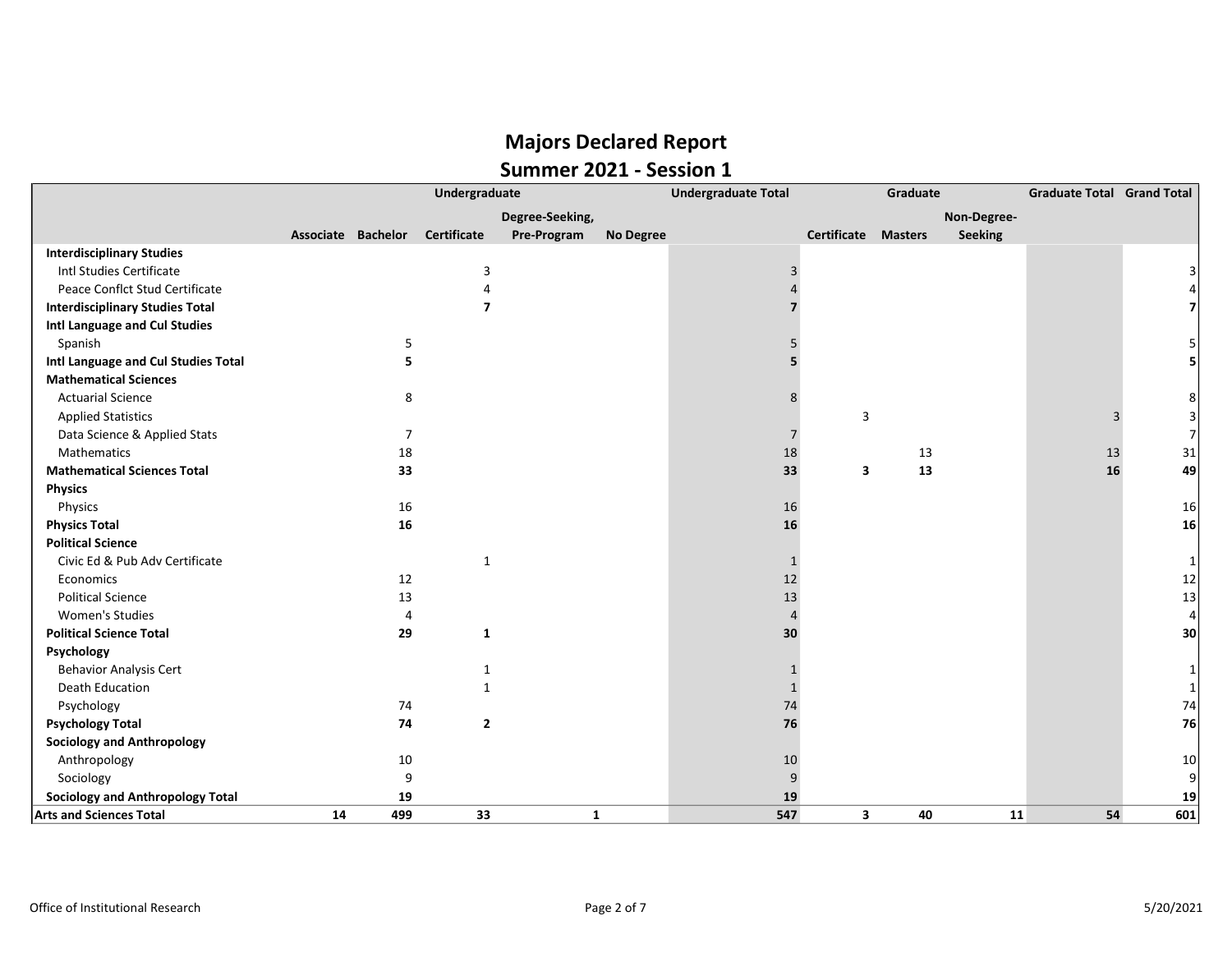## Majors Declared Report Summer 2021 - Session 1

|                                       | Undergraduate      |     |                    |                 |           | <b>Undergraduate Total</b> | Graduate                   |    |                | <b>Graduate Total Grand Total</b> |     |
|---------------------------------------|--------------------|-----|--------------------|-----------------|-----------|----------------------------|----------------------------|----|----------------|-----------------------------------|-----|
|                                       |                    |     |                    | Degree-Seeking, |           |                            |                            |    | Non-Degree-    |                                   |     |
|                                       | Associate Bachelor |     | <b>Certificate</b> | Pre-Program     | No Degree |                            | <b>Certificate Masters</b> |    | <b>Seeking</b> |                                   |     |
| <b>Business</b>                       |                    |     |                    |                 |           |                            |                            |    |                |                                   |     |
| <b>Accounting</b>                     |                    |     |                    |                 |           |                            |                            |    |                |                                   |     |
| Accounting                            |                    | 37  |                    | 24              |           | 61                         |                            |    |                |                                   | 61  |
| <b>Accounting Certificate</b>         |                    |     |                    |                 |           |                            |                            |    |                |                                   |     |
| <b>Accounting Total</b>               |                    | 37  | 1                  | 24              |           | 62                         |                            |    |                |                                   | 62  |
| <b>Business Administration</b>        |                    |     |                    |                 |           |                            |                            |    |                |                                   |     |
| <b>Business General Bach</b>          |                    |     |                    | 17              |           | 17                         |                            |    |                |                                   | 17  |
| <b>General Administration</b>         |                    |     |                    |                 |           |                            |                            | 35 |                | 35                                | 35  |
| General Admin-Professional MBA        |                    |     |                    |                 |           |                            |                            |    |                |                                   |     |
| <b>Business Administration Total</b>  |                    |     |                    | 17              |           | 17                         |                            | 36 |                | 36                                | 53  |
| <b>Economics and Finance</b>          |                    |     |                    |                 |           |                            |                            |    |                |                                   |     |
| <b>Bank Management Certificate</b>    |                    |     | 3                  |                 |           |                            |                            |    |                |                                   |     |
| <b>Bus Econ Public Policy</b>         |                    |     |                    |                 |           |                            |                            |    |                |                                   |     |
| <b>Business Economics</b>             |                    |     |                    | $\mathcal{P}$   |           |                            |                            |    |                |                                   |     |
| Finance                               |                    | 25  |                    | 16              |           | 41                         |                            |    |                |                                   | 41  |
| <b>Financial Economics Cert</b>       |                    |     | 6                  |                 |           | 6                          |                            |    |                |                                   |     |
| Money and Banking                     |                    | 2   |                    |                 |           |                            |                            |    |                |                                   |     |
| <b>Economics and Finance Total</b>    |                    | 31  | 9                  | 23              |           | 63                         |                            |    |                |                                   | 63  |
| <b>Management and Marketing</b>       |                    |     |                    |                 |           |                            |                            |    |                |                                   |     |
| Management                            |                    | 5   |                    | 25              |           | 30                         |                            |    |                |                                   | 30  |
| Management and Administration         |                    | 42  |                    | 22              |           | 64                         |                            |    |                |                                   | 64  |
| Management BSB Distance               |                    |     |                    | 1               |           |                            |                            |    |                |                                   |     |
| Marketing                             |                    | 34  |                    | 32              |           | 66                         |                            |    |                |                                   | 66  |
| Professional Sales Certificate        |                    |     |                    |                 |           |                            |                            |    |                |                                   |     |
| <b>Small Business Mgmt Certif</b>     |                    |     |                    |                 |           |                            |                            |    |                |                                   |     |
| <b>Management and Marketing Total</b> |                    | 81  | 3                  | 80              |           | 164                        |                            |    |                |                                   | 164 |
| <b>Business Total</b>                 |                    | 149 | 13                 | 144             |           | 306                        |                            | 36 |                | 36                                | 342 |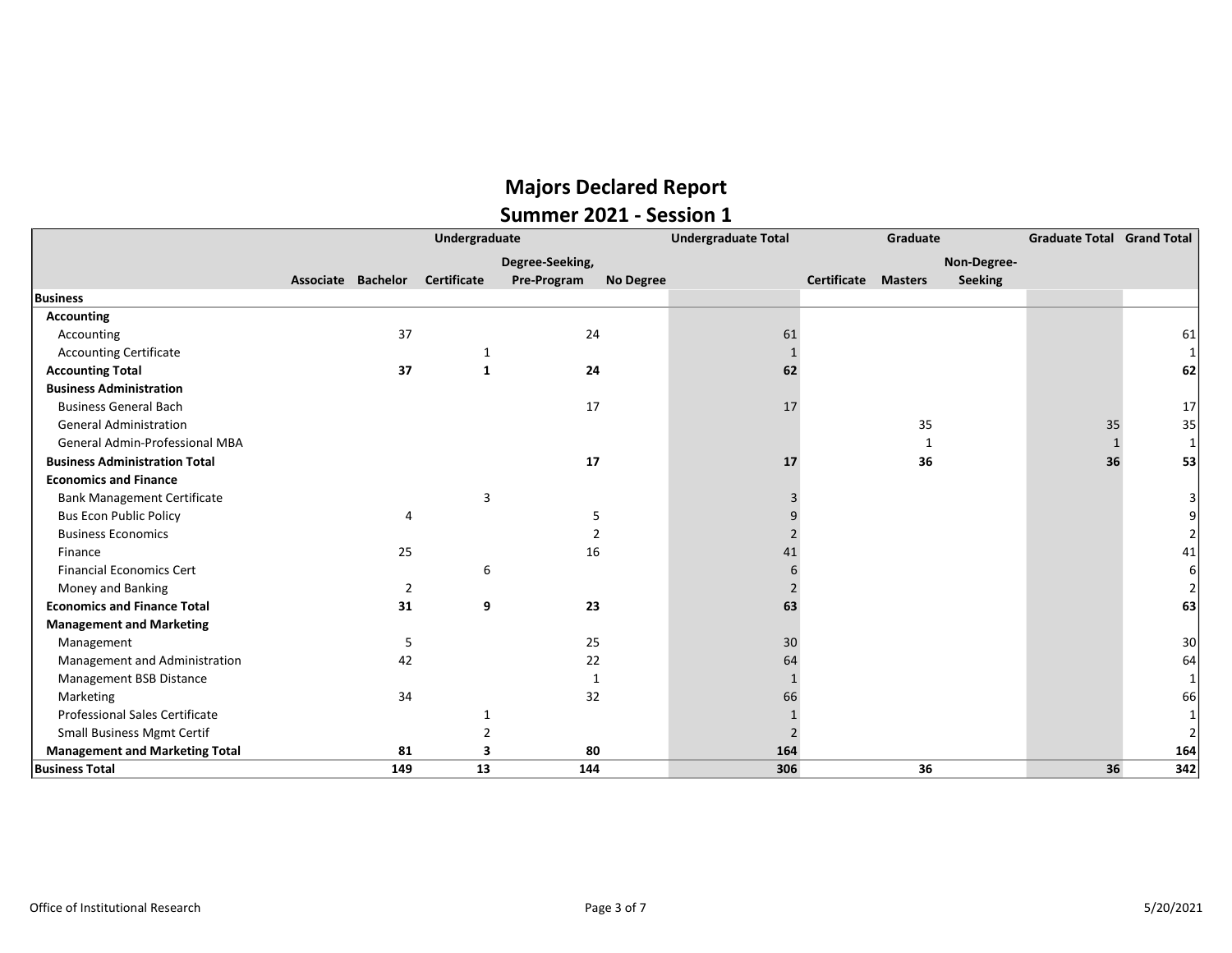### Majors Declared Report Summer 2021 - Session 1

|                                            | Undergraduate      |                |                    |                 |                  | <b>Undergraduate Total</b> | Graduate    |                |              | <b>Graduate Total Grand Total</b> |     |
|--------------------------------------------|--------------------|----------------|--------------------|-----------------|------------------|----------------------------|-------------|----------------|--------------|-----------------------------------|-----|
|                                            |                    |                |                    | Degree-Seeking, |                  |                            |             |                | Non-Degree-  |                                   |     |
|                                            | Associate Bachelor |                | <b>Certificate</b> | Pre-Program     | <b>No Degree</b> |                            | Certificate | <b>Masters</b> | Seeking      |                                   |     |
| <b>Engineering Tech and Comp Sci</b>       |                    |                |                    |                 |                  |                            |             |                |              |                                   |     |
| <b>Civil/Mechanical Engineering</b>        |                    |                |                    |                 |                  |                            |             |                |              |                                   |     |
| Adv. Manufacturing Engineering             |                    |                | $\mathbf{1}$       |                 |                  |                            |             |                |              |                                   |     |
| <b>Civil Engineering</b>                   |                    | 11             |                    | 12              |                  | 23                         |             |                |              |                                   | 23  |
| Engineering                                |                    |                |                    |                 |                  |                            |             | $\overline{2}$ |              |                                   |     |
| <b>Mechanical Engineering</b>              |                    | 12             |                    | 25              |                  | 37                         |             |                |              |                                   | 37  |
| <b>Civil/Mechanical Engineering Total</b>  |                    | 23             | $\mathbf{1}$       | 37              |                  | 61                         |             | $\overline{2}$ |              |                                   | 63  |
| <b>Computer Science</b>                    |                    |                |                    |                 |                  |                            |             |                |              |                                   |     |
| <b>Computer Science</b>                    |                    | 55             |                    |                 |                  | 55                         |             | 7              |              |                                   | 62  |
| <b>Information Systems</b>                 | 2                  | 19             |                    |                 |                  | 21                         |             |                |              |                                   | 21  |
| <b>Computer Science Total</b>              | $\overline{2}$     | 74             |                    |                 |                  | 76                         |             | $\overline{7}$ |              |                                   | 83  |
| <b>Electrical/Computer Engr</b>            |                    |                |                    |                 |                  |                            |             |                |              |                                   |     |
| <b>Computer Engineering</b>                |                    | 6              |                    |                 |                  | 11                         |             |                |              |                                   | 11  |
| <b>Electrical Engineering</b>              |                    | 8              |                    | 3               |                  | 11                         |             |                |              |                                   | 11  |
| Engineering                                |                    |                |                    |                 |                  |                            |             | 2              |              |                                   |     |
| <b>Electrical/Computer Engr Total</b>      |                    | 14             |                    | 8               |                  | 22                         |             | $\overline{2}$ |              |                                   | 24  |
| <b>Organizational Leadership</b>           |                    |                |                    |                 |                  |                            |             |                |              |                                   |     |
| Org Leadership Spvn Non Degree             |                    |                |                    |                 |                  |                            |             |                |              |                                   |     |
| Org Leadership Supervision                 |                    | $\overline{7}$ |                    |                 |                  |                            |             | 8              |              | 8                                 | 15  |
| Organizational Leadership                  | 5                  | 41             |                    |                 |                  | 46                         |             |                |              |                                   | 46  |
| <b>Organizational Leadership Total</b>     | 5                  | 48             |                    |                 |                  | 53                         |             | 8              | 1            | 9                                 | 62  |
| <b>School of Polytechnic</b>               |                    |                |                    |                 |                  |                            |             |                |              |                                   |     |
| Computer Engineering Tech                  |                    |                |                    |                 |                  |                            |             |                |              |                                   |     |
| <b>Construction Engineering Tech</b>       |                    |                |                    |                 |                  |                            |             |                |              |                                   |     |
| <b>Construction Management</b>             |                    |                |                    |                 |                  |                            |             |                |              |                                   |     |
| <b>Electrical Engineering Tech</b>         |                    |                |                    |                 |                  |                            |             |                |              |                                   |     |
| Industrial Engineering Tech                |                    |                |                    |                 |                  |                            |             |                |              |                                   |     |
| <b>Information Technology</b>              |                    | 14             |                    |                 |                  | 14                         |             |                |              |                                   | 14  |
| <b>Mechanical Engineering Tech</b>         | $\overline{2}$     | 25             |                    |                 |                  | 27                         |             |                |              |                                   | 27  |
| <b>Quality Certificate</b>                 |                    |                | $\mathbf{1}$       |                 |                  | $\mathbf{1}$               |             |                |              |                                   |     |
| <b>School of Polytechnic Total</b>         | $\overline{2}$     | 70             | 1                  |                 |                  | 73                         |             |                |              |                                   | 73  |
| <b>Engineering Tech and Comp Sci Total</b> | 9                  | 229            | $\mathbf{2}$       | 45              |                  | 285                        |             | 19             | $\mathbf{1}$ | 20                                | 305 |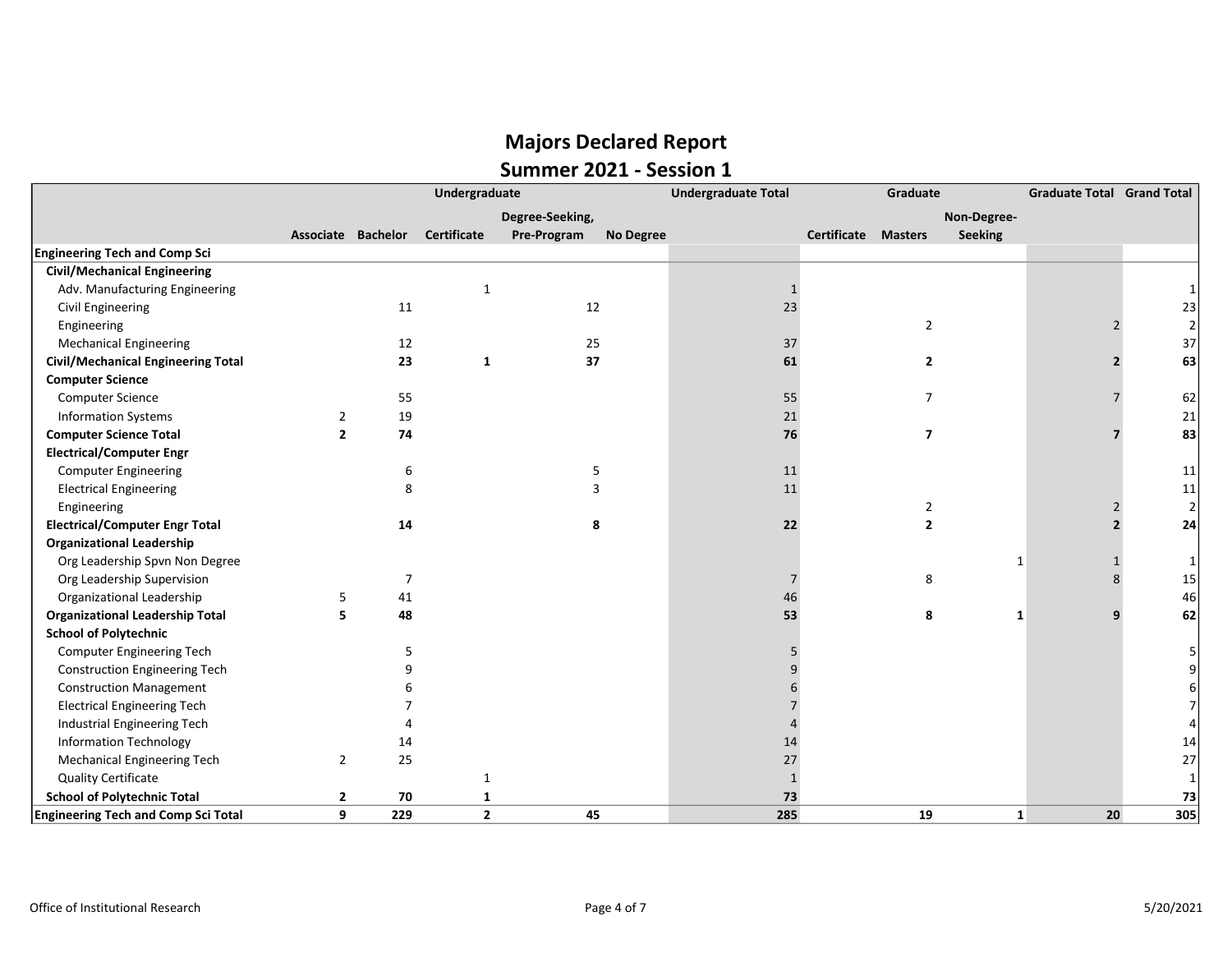|                                               | Undergraduate      |                |                    |                 |                  | <b>Undergraduate Total</b> |                            | Graduate       | <b>Graduate Total Grand Total</b> |    |     |
|-----------------------------------------------|--------------------|----------------|--------------------|-----------------|------------------|----------------------------|----------------------------|----------------|-----------------------------------|----|-----|
|                                               |                    |                |                    | Degree-Seeking, |                  |                            |                            |                | Non-Degree-                       |    |     |
|                                               | Associate Bachelor |                | <b>Certificate</b> | Pre-Program     | <b>No Degree</b> |                            | <b>Certificate Masters</b> |                | <b>Seeking</b>                    |    |     |
| <b>Professional Studies</b>                   |                    |                |                    |                 |                  |                            |                            |                |                                   |    |     |
| <b>Criminal Justice &amp; Pub Admin</b>       |                    |                |                    |                 |                  |                            |                            |                |                                   |    |     |
| <b>Public Administration</b>                  |                    |                |                    |                 |                  |                            |                            | 5              |                                   |    |     |
| <b>Public Affairs</b>                         |                    | 28             |                    |                 |                  | 28                         |                            |                |                                   |    | 28  |
| <b>Criminal Justice &amp; Pub Admin Total</b> |                    | 28             |                    |                 |                  | 28                         |                            | 5              |                                   |    | 33  |
| <b>Hospitality and Tourism Mgmt</b>           |                    |                |                    |                 |                  |                            |                            |                |                                   |    |     |
| <b>Hospitality Management</b>                 |                    |                |                    |                 |                  |                            |                            |                |                                   |    |     |
| <b>Hospitality and Tourism Mgmt Total</b>     |                    |                |                    |                 |                  |                            |                            |                |                                   |    |     |
| <b>Human Services</b>                         |                    |                |                    |                 |                  |                            |                            |                |                                   |    |     |
| <b>Human Services</b>                         |                    | 34             |                    | 15              |                  | 50                         |                            |                |                                   |    | 50  |
| <b>Human Services Total</b>                   |                    | 34             |                    | 15              | $\mathbf{1}$     | 50                         |                            |                |                                   |    | 50  |
| <b>School of Education</b>                    |                    |                |                    |                 |                  |                            |                            |                |                                   |    |     |
| Counseling                                    |                    |                |                    |                 |                  |                            |                            | 52             |                                   | 52 | 52  |
| Early Childhood Education                     |                    | 21             |                    |                 |                  | 21                         |                            |                |                                   |    | 21  |
| <b>Educational Leadership</b>                 |                    |                |                    |                 |                  |                            |                            | 13             |                                   | 13 | 13  |
| Elem Ed Education Policy                      |                    | $\overline{2}$ |                    |                 |                  |                            |                            |                |                                   |    |     |
| <b>Elementary Education</b>                   |                    | 109            |                    |                 | $\mathcal{P}$    | 111                        |                            | 8              |                                   | 8  | 119 |
| Middle School Education                       |                    | 16             |                    |                 |                  | 16                         |                            |                |                                   |    | 16  |
| Sec Ed Education Policy                       |                    |                |                    |                 |                  |                            |                            |                |                                   |    |     |
| Secondary Education                           |                    | 28             |                    |                 |                  | 28                         |                            | $\overline{2}$ |                                   |    | 30  |
| <b>Social Studies Education</b>               |                    |                |                    |                 |                  |                            |                            |                |                                   |    |     |
| <b>Special Education</b>                      |                    |                |                    |                 |                  |                            |                            | 7              |                                   |    |     |
| <b>Special Education Certificate</b>          |                    |                |                    |                 |                  |                            | 5                          |                |                                   |    |     |
| <b>Special Education Nondegree</b>            |                    |                |                    |                 |                  |                            |                            |                |                                   |    |     |
| <b>School of Education Total</b>              |                    | 178            |                    |                 | 2                | 180                        | 5                          | 82             |                                   | 88 | 268 |
| <b>Professional Studies Total</b>             |                    | 247            |                    | 15              | 3                | 265                        | 5                          | 87             | $\mathbf{1}$                      | 93 | 358 |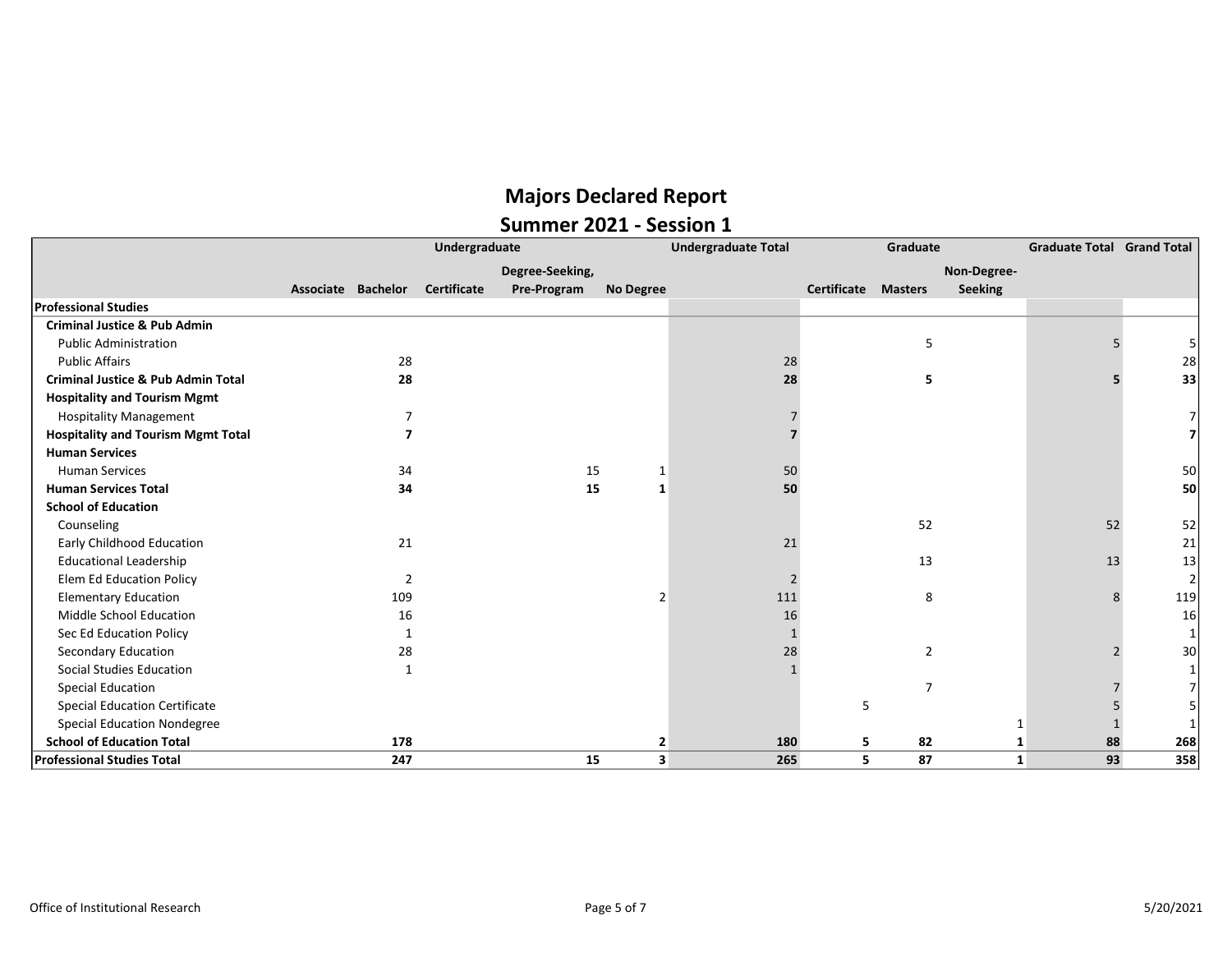|                                                | Undergraduate      |  |             |                 |                  | <b>Undergraduate Total</b> |             | Graduate       |                | Graduate Total Grand Total |    |
|------------------------------------------------|--------------------|--|-------------|-----------------|------------------|----------------------------|-------------|----------------|----------------|----------------------------|----|
|                                                |                    |  |             | Degree-Seeking, |                  |                            |             |                | Non-Degree-    |                            |    |
|                                                | Associate Bachelor |  | Certificate | Pre-Program     | <b>No Degree</b> |                            | Certificate | <b>Masters</b> | <b>Seeking</b> |                            |    |
| Unit of Affiliated Programs                    |                    |  |             |                 |                  |                            |             |                |                |                            |    |
| <b>Collegiate Connection</b>                   |                    |  |             |                 |                  |                            |             |                |                |                            |    |
| High School Student Non Degree                 |                    |  |             |                 |                  |                            |             |                |                |                            |    |
| <b>Collegiate Connection Total</b>             |                    |  |             |                 |                  |                            |             |                |                |                            |    |
| <b>Student Success &amp; Transitions</b>       |                    |  |             |                 |                  |                            |             |                |                |                            |    |
| Non Degree No Option                           |                    |  |             |                 | 53               | 53                         |             |                |                |                            | 53 |
| <b>Post Baccalaureate Transitionl</b>          |                    |  |             |                 | 11               | 11                         |             |                |                |                            | 11 |
| Titan Mastodon                                 |                    |  |             |                 |                  |                            |             |                |                |                            |    |
| <b>Visiting Regional Campus Trans</b>          |                    |  |             |                 | 16               | 16                         |             |                |                |                            | 16 |
| <b>Student Success &amp; Transitions Total</b> |                    |  |             |                 | 80               | 81                         |             |                |                |                            | 81 |
| Unit of Affiliated Programs Total              |                    |  |             |                 | 83               | 84                         |             |                |                |                            | 84 |